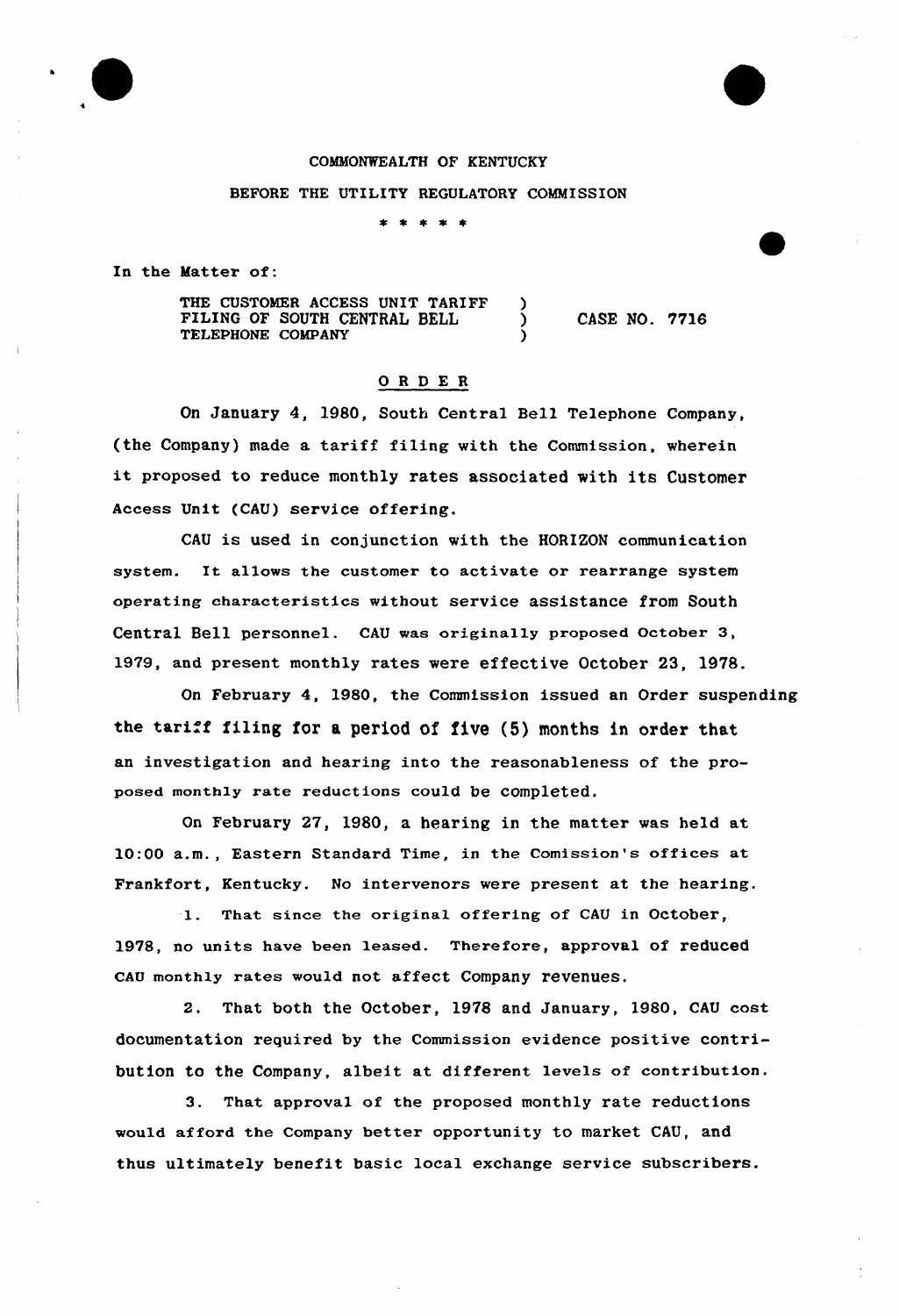

4. That the proposed reductions in CAU monthly rates are fair, gust, reasonable, in the public interest, and should be approved.

IT IS THEREFORE ORDERED that the proposed reductions in CAU monthly rates are hereby appxoved, effective on and after the date of this Order.

IT IS FURTHER ORDERED that within thirty (30) days from the date of this Order, South Central Bell shall file revised tariff sheets with the Commission stating the rates herein approved and contained in Appendix A.

> Done at Frankfort, Kentucky, this 10th day of June, 1980. UTILITY REGULATORY COMMISSION

> > Chairman

Vice Chairman

Commissioner